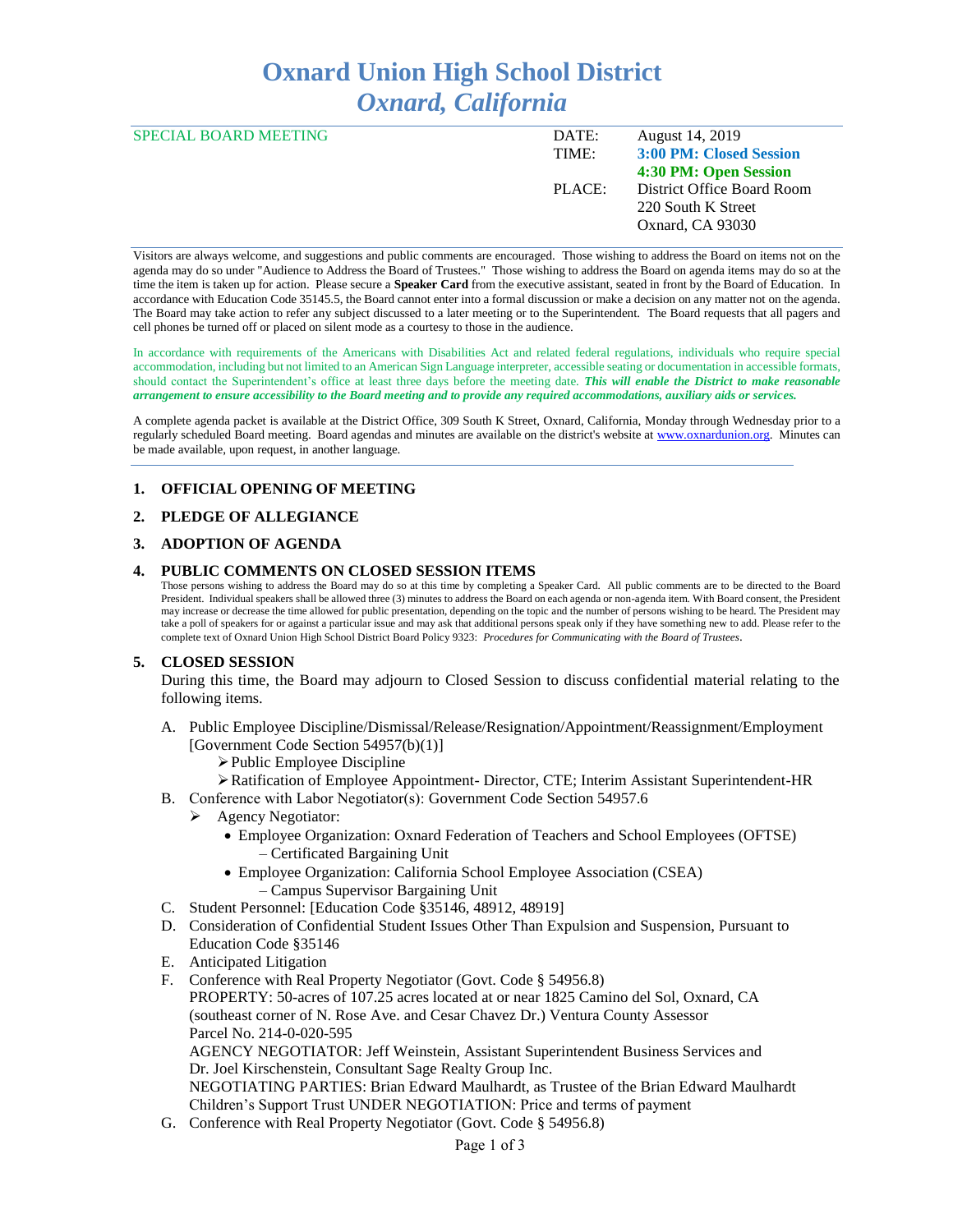# Special Board Meeting Agenda August 14, 2019

PROPERTY: Multiple District-owned parcels, including: (1) Bell Ranch Property, Assessor Parcel No. ("APN") 156-0-180-385, Camarillo, California; (2) South of Oxnard High School, APN 183-0-030-180; (3) District Office Campus, 220, 309, and 315 South K Street, Oxnard, CA, APNs 202-0-010-630 & - 740; (4) Hueneme Road Adult School, 527 W Hueneme Road, Oxnard, CA, APN 222-0-082-625; (5) 280 and 300 Skyway Drive, Camarillo, CA, APN 230-0-130-105; and (6) 15 Stearman Street, Camarillo, CA, APN 230-0-130-115; and (7) 1101 West 2nd Street, Oxnard, APN 202-0-233-355 AGENCY NEGOTIATOR: Jeff Weinstein, Assistant Superintendent Business Services and Dr. Joel Kirschenstein, Consultant Sage Realty Group Inc. NEGOTIATING PARTIES: To be determined UNDER NEGOTIATION: Price and terms of payment.

# **6. RECONVENE IN PUBLIC: REPORT ON CLOSED SESSION ACTION**

# **7. PUBLIC COMMENTS TO ADDRESS THE BOARD OF TRUSTEES**

Those persons wishing to address the Board may do so at this time by completing a Speaker Card. All public comments are to be directed to the Board President. Individual speakers shall be allowed three (3) minutes to address the Board on each agenda or non-agenda item. With Board consent, the President may increase or decrease the time allowed for public presentation, depending on the topic and the number of persons wishing to be heard. The President may take a poll of speakers for or against a particular issue and may ask that additional persons speak only if they have something new to add. Please refer to the complete text of Oxnard Union High School District Board Policy 9323: *Procedures for Communicating with the Board of Trustees.*

# **8. CONSENT ITEMS**

#### **Business Services**

- A. Consideration of Approval of Donations, June 17 August 5, 2019
- B. Consideration of Approval of Purchase Orders and Direct Pays, June 17 August 2, 2019
- C. Consideration of Approval to Purchase Relocatable Classroom Buildings for Rancho Campana High School Utilizing Reef-Sunset Unified School District Facility Supply Services Piggyback Contract
- D. Consideration of Adoption of Resolution #19-39 for Grant Application of School Bus CNG Tank Replacement Program
- E. Consideration of Approval of Contract Award to Charter Communications Operating, LLC for Wide Area Network at Solar Drive, RFP 595
- F. Consideration of Approval to Increase Hours of CIHS Nutrition Services Driver Position

# **Educational Services**

- G. Consideration of Approval of Out of State/Country Field Trip: ACHS Boys Wrestling to Las Vegas, NV Dec 19-22, 2019 Las Vegas Holiday Classic Tournament
- H. Consideration of Approval of Renewal Memorandum of Understanding between the Oxnard Union High School District and Safe and Civil Schools
- I. Consideration of Approval of Stipulated Student Expulsions by Agreement of the School Principal, the Student, and the Students' Parent/Guardian, as per Board Policy 5144, Section 22

# **Human Resources**

- J. Consideration of Approval of Personnel Items
- K. Consideration of Approval of Directed Teaching Agreement Between Pepperdine University and Oxnard Union High School District
- L. Consideration of Approval of Teaching Internship Contract Between California Lutheran University and Oxnard Union High School District

# **Board of Trustees**

M. Consideration of Approval of Teacher Leave Reimbursement to Oxnard Elementary School District for Trustee Karen Sher

# **Board Policies**

N. Consideration of Revision of Oxnard Union High School District Board Bylaw 9230: *Orientation*  [First Reading]

# **9. SUPERINTENDENT'S REPORT**